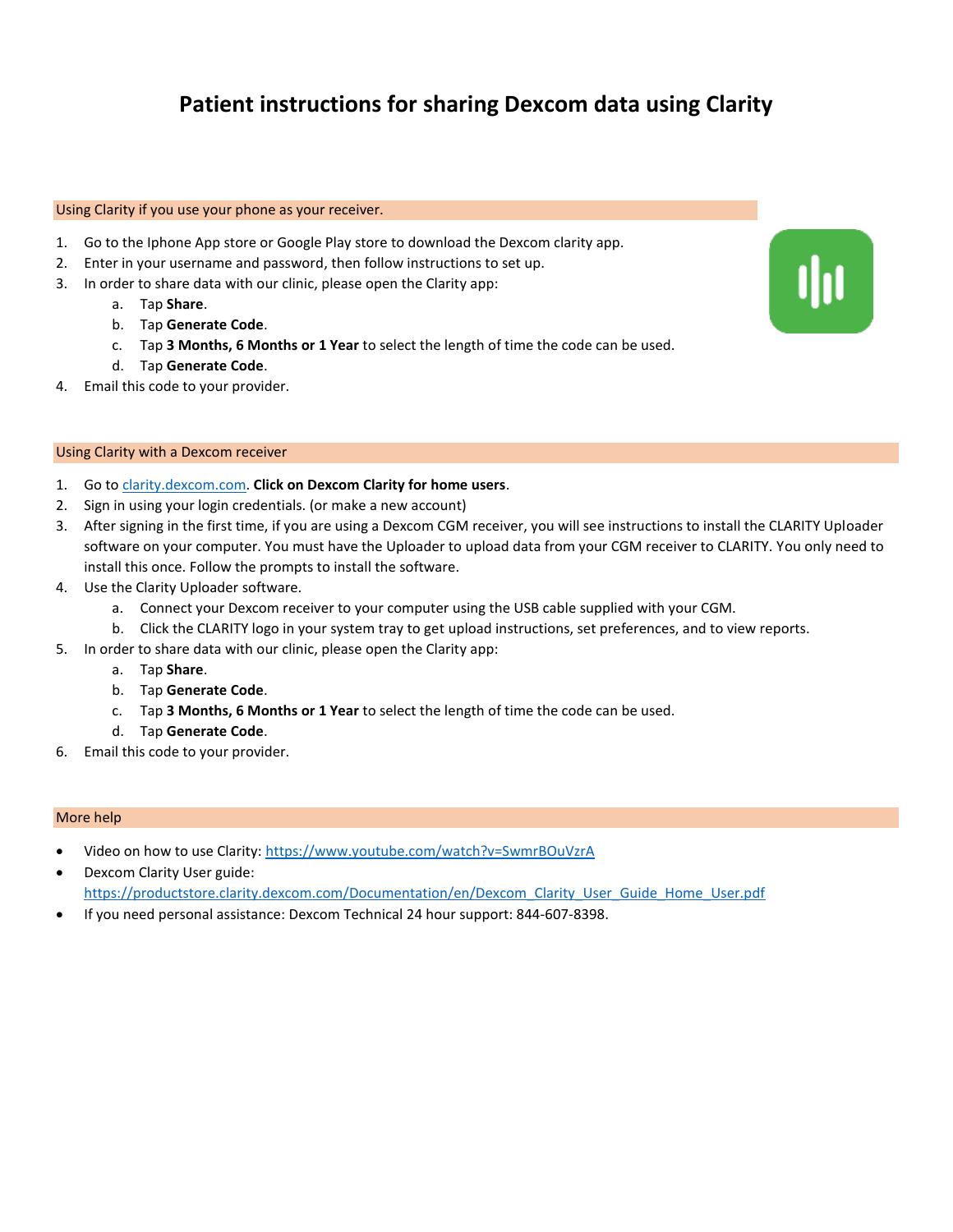### **Patient instruction to set up a t:connect account and upload pump**

#### **I. Obtain the t:connect uploader software.**

- 1. Go t[o http://tconnect.tandemdiabetes.com/GettingStarted](http://tconnect.tandemdiabetes.com/GettingStarted)
- 2. Click the box that says **download t:connect**. (you will be asked to login first)
- 3. Follow all the prompts to install the drivers needed for your computer to recognize your pump

#### **II. Use the uploader software.**

- 1. Open the t:connect program
- 2. When prompted, connect the t:slim USB cable that you use to charge your pump to your t:slim pump and the other end to your computer
- 3. The t:connect Uploader will detect your pump by its Serial Number
- 4. Click the **START UPLOAD** button
- 5. Once the UPLOAD is completed the reports are available for your doctor to see, as long as you have given them access. If you are not sure if they have access yet, ask your doctor to send you a t:connect invitation.

- Video on how to install and set up t:connect:<https://www.youtube.com/watch?v=az5EvcTz2MI>
- If you need personal assistance, call the 24hr Tandem Customer Support: 1-877-801-6901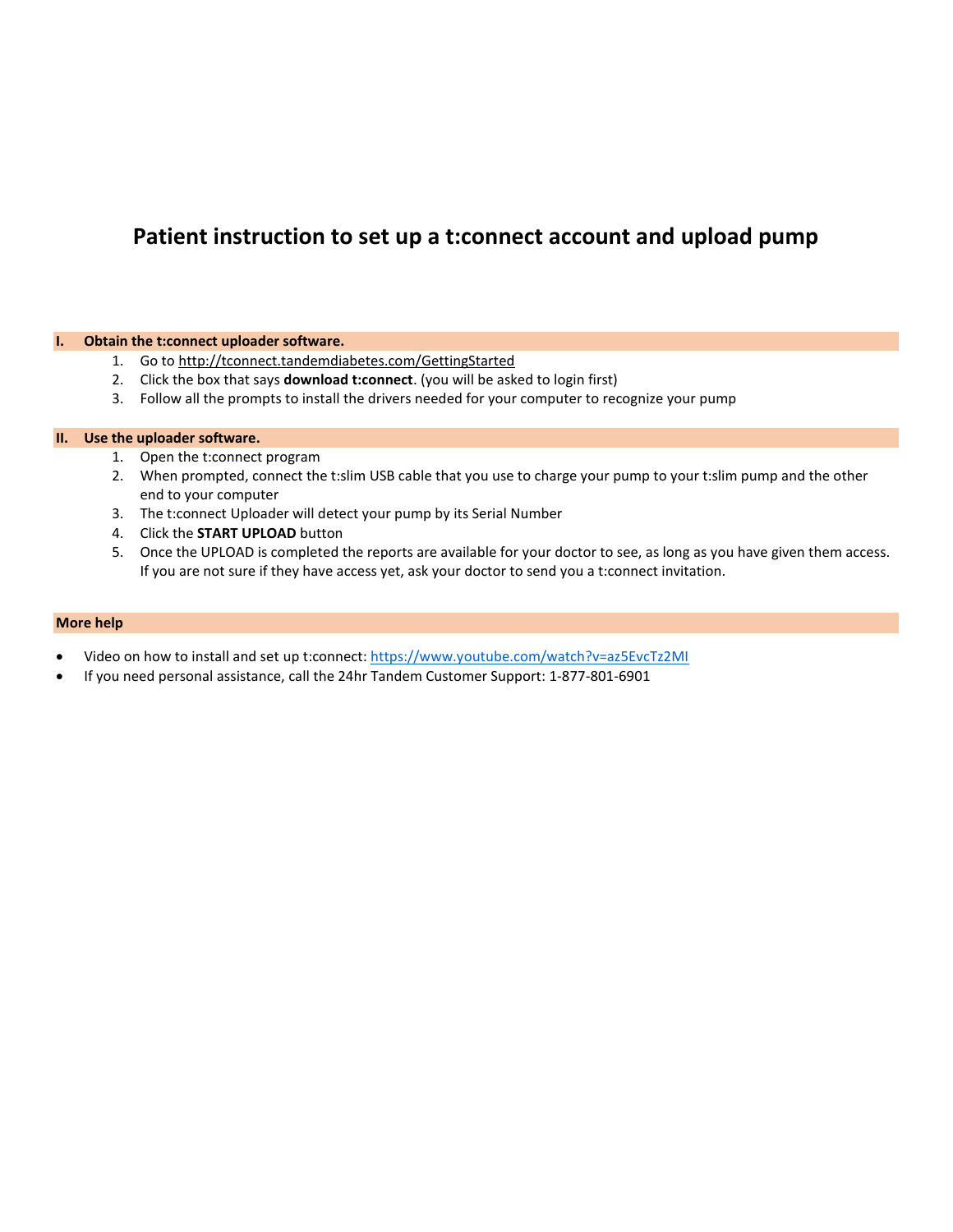# **Patient Instructions for uploading Omnipod from home**

#### **I. Register (If you have already registered and have a user name and password, you can skip this)**

- 1. Go to my.glooko.com
- 2. If you don't have an account yet, then click "Sign up for glooko here"
	- a. You will enter your name, date of birth, email, etc.
	- b. IMPORTANT! Near the end of the registration, there is a section that says "code", with a box you can type in. This is where you enter the code to connect to Children's national. The code is **childrensnational**
	- c. You will be asked to select your devices. Choose omnipod PDM or omnipod DASH (depending on which one you have)

#### **II. Make sure you are linked to Children's National**

- 1. Login to my.glooko.com
- 2. In the upper right corner, click the drop down box, and select **Settings**
- 3. Under **Account** you should see a section that says **ProConnect code**. Under that section, you should see **Children's National** listed, and our ProConnect code **childrensnational** listed next to it.
- 4. If you do not see Children's National listed, then click **+ Add New Code** and enter **childrensnational**

#### **III. Upload your omnipod data to glooko**

- 1. Gather what you will need- Your **omnipod PDM** or **omnipod DASH**, as well as the cable that came with your omnipod PDM/DASH.
- 2. Install glooko uploader (if you have not already). If you already have the uploader, skip to step 3
	- a. Log into your account on my.glooko.com
	- b. Choose **settings** in the top right
	- c. Scroll down to the bottom and click **Get Glooko Uploader**
	- d. Choose Mac or PC
	- e. Open the file, and follow the prompts
	- f. Restart your computer to complete the installation
- 3. Open the Glooko Uploader from your desktop and login
- 4. Plug your PDM or DASH into your computer to begin the upload

- How to sync omnipod PDM to your computer:<https://www.youtube.com/watch?v=SIHNzAHcyjY>
- Glooko instruction manual[: https://support.glooko.com/hc/en-us/article\\_attachments/360006673518/ENGLISH\\_-\\_IFU-0027-00-](https://support.glooko.com/hc/en-us/article_attachments/360006673518/ENGLISH_-_IFU-0027-00-EN_06_Glooko_for_Personal_Use.pdf) [EN\\_06\\_Glooko\\_for\\_Personal\\_Use.pdf](https://support.glooko.com/hc/en-us/article_attachments/360006673518/ENGLISH_-_IFU-0027-00-EN_06_Glooko_for_Personal_Use.pdf)
- If you need personal assistance: 24 hour Omnipod/Insulet Helpline: 1-800-591-3455.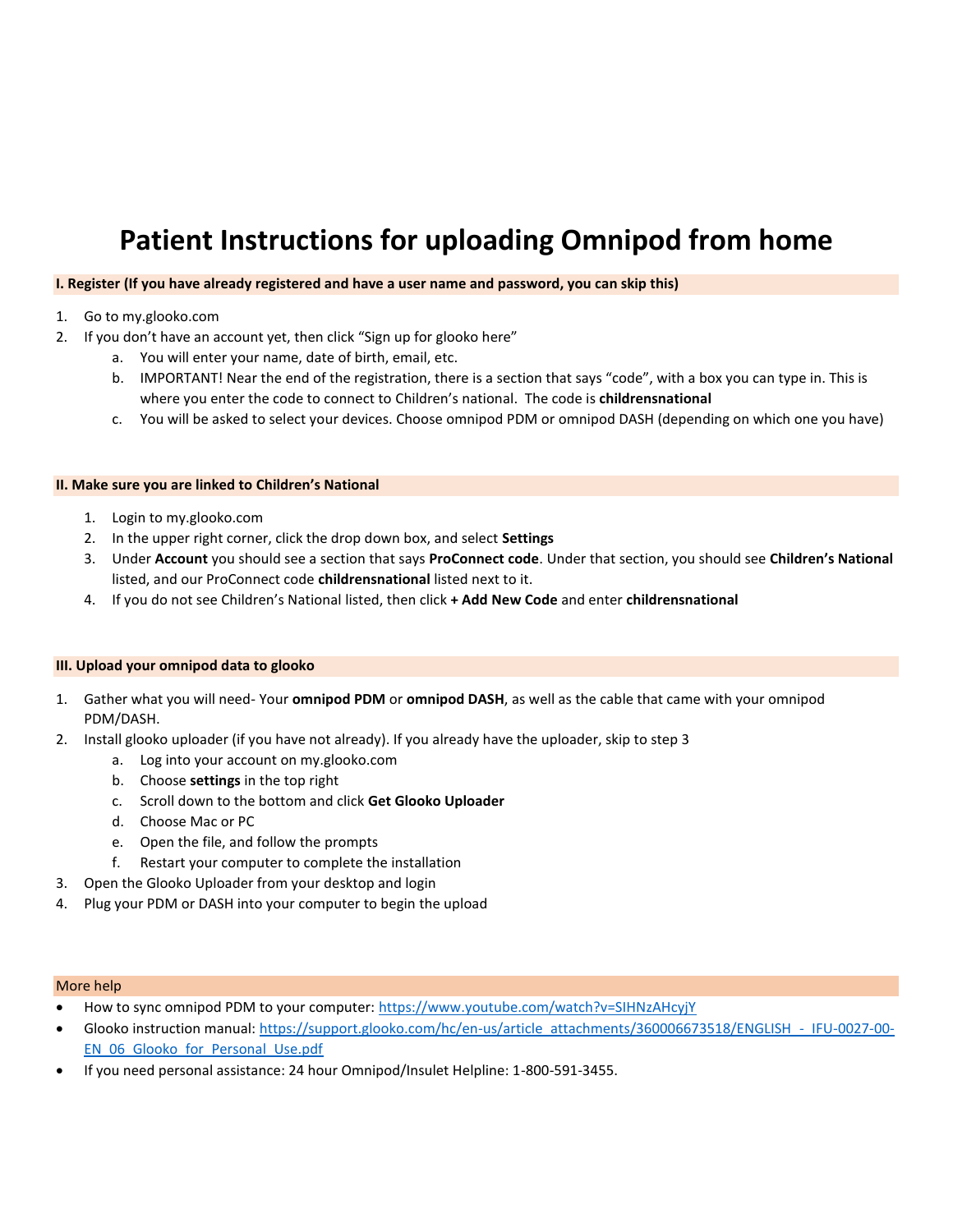## **Medtronic Carelink Patient Instructions for how to upload from home.**

I. Set up a carelink account (if you already have one, proceed to next step)

|             | 1.                                                                      | Go to http://medtronicdiabetes.com/carelink                                                                                                                                                                                                                                                                          |
|-------------|-------------------------------------------------------------------------|----------------------------------------------------------------------------------------------------------------------------------------------------------------------------------------------------------------------------------------------------------------------------------------------------------------------|
|             | 2.                                                                      | Click the Sign Up Now button                                                                                                                                                                                                                                                                                         |
|             | 3.                                                                      | Create a username and password (write it down so you don't forget it!)                                                                                                                                                                                                                                               |
|             | 4.                                                                      | Enter your personal information in the required fields.                                                                                                                                                                                                                                                              |
|             | 5.                                                                      | Once you complete the signup, you can go back to the welcome screen and login with your new username and<br>password.                                                                                                                                                                                                |
|             |                                                                         |                                                                                                                                                                                                                                                                                                                      |
| П.          | Set up administrator rights (if you have windows operating system)      |                                                                                                                                                                                                                                                                                                                      |
|             |                                                                         | Windows 7: Open your start menu and click on All Programs. Right-click on the Internet Explorer icon and select<br>Run as administrator. Click Allow in the user account control window.                                                                                                                             |
|             |                                                                         | Windows 8: From the start screen, click the desktop tile and make sure you are viewing the desktop. Right-click on<br>the Internet explorer icon from the task bar. Right-click again on Internet explorer in the menu that appears.<br>Select Run as Administrator. Click Allow in the User Account Control window. |
|             |                                                                         | Windows 10: From the start menu on your desktop, go to All Apps, then Windows Accessories. Right-click on<br>Internet explorer in the menu list. Select Run as Administrator. Click Allow or Yes in the User Account Control<br>window.                                                                              |
| <b>III.</b> | Upload data from your pump to carelink                                  |                                                                                                                                                                                                                                                                                                                      |
|             | 1.                                                                      | Go to http://medtronicdiabetes.com/carelink. Enter your user name and password and click on sign in.                                                                                                                                                                                                                 |
|             | 2.                                                                      | Click on Upload Data from My Device. Allow the Java Plugin to load.                                                                                                                                                                                                                                                  |
|             | 3.                                                                      | Choose device and select MiniMed insulin pump and click Next. The Check Pump Status screen will appear. Then<br>click Next.                                                                                                                                                                                          |
|             | 4.                                                                      | Select your pump type.                                                                                                                                                                                                                                                                                               |
|             | 5.                                                                      | Enter your pump serial number as instructed on the Identify the pump screen.                                                                                                                                                                                                                                         |
|             | 6.                                                                      | Choose the correct USB linking device you are using. Most commonly, it will be your contour next link meter. Click<br>Next to continue.                                                                                                                                                                              |
|             | 7.                                                                      | Connect your USB linking device to your computer. The Verify Connection screen will appear to confirm<br>communication between your devices and inform you when setup is complete. Click Finish to continue.                                                                                                         |
|             | 8.                                                                      | A progress window will then be displayed. The amount of time it takes to upload your data will depend on how<br>much data needs to be uploaded. When the upload completes successfully, you are now able to review your<br>reports.                                                                                  |
| IV.         | Confirm that your Carelink account is connected to your doctor's office |                                                                                                                                                                                                                                                                                                                      |
|             | 1.                                                                      | Call or send a portal message to your doctor's office, asking them if your carelink account is linked to the clinic's<br>account. If it is not, then they will need your user name and password to link accounts.                                                                                                    |

### If you need more help

- Video on how to upload to carelink: [https://www.youtube.com/watch?v=u\\_oC2EubVT4](https://www.youtube.com/watch?v=u_oC2EubVT4)
- For personal assistance, call Medtronic's 24hr help line: 1.800.646.4633, option 1.